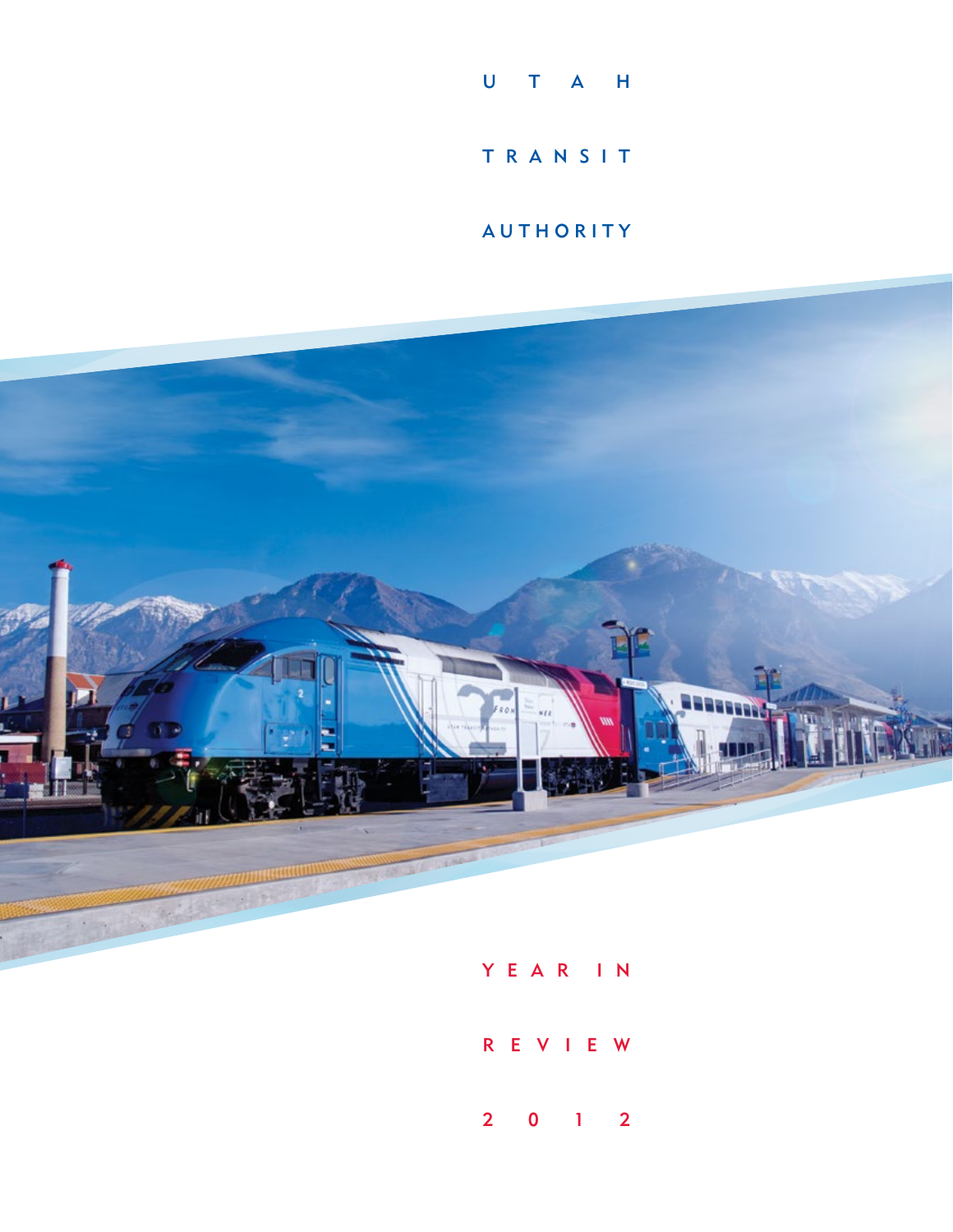# **Utah Transit Authority Board of Trustees**

**Gregory H. Hughes, Chair** *Representing the cities within Salt Lake County and the cities of Tooele and Grantsville*

**H. David Burton, Vice Chair** *Representing the Governor of the State of Utah*

**Justin Y. Allen** *Representing the President of the Senate*

**Keith Bartholomew** *Representing Salt Lake City*

**Christopher R. Bleak** *Representing the cities within Utah County*

**Necia Christensen** *Representing the cities within Salt Lake County and the cities of Tooele and Grantsville*

**Larry A. Ellertson** *Representing the cities within Utah County*

**Jeff Hawker** *Representing the cities within Salt Lake County and the cities of Tooele and Grantsville*

**Charles G. Henderson** *Representing unincorporated Salt Lake County*

**Meghan Z. Holbrook** *Representing the Utah Transportation Commission*

**Robert A. Hunter** *Representing the cities within Weber County and the cities of Brigham City, Perry and Willard*

**P. Bret Millburn** *Representing the cities within Davis County*

**Michael E. Romero** *Representing the cities within Salt Lake County and the cities of Tooele and Grantsville*

**Ben L. Southworth** *Representing the cities within Salt Lake County and the cities of Tooele and Grantsville*

**Troy K. Walker** *Representing the Speaker of the House*

Dear UTA Stakeholders,

When the first FrontRunner train pulled into Provo Station on December 6, 2012, it was the culmination of a community's vision and partnership. FrontRunner to Utah County is a great success, and the strong ridership is demonstrating the value of commuter rail to residents from Pleasant View to Provo.

FrontRunner is one piece of the FrontLines 2015 story, where "ahead of schedule and under budget" is not just a sound bite, but a manifestation of UTA's culture and commitment to excellence. FrontRunner to Utah County joins the Mid-Jordan and West Valley TRAX lines, which opened in 2011, and will be joined by the Airport and Draper TRAX lines and the Sugar House streetcar in 2013. FrontLines 2015 is one of the most aggressive rail programs in the country, and when complete, the Wasatch Front will have a truly world-class transit system.

Ridership is the highest in UTA's history, with 42.8 million boardings in 2012. During peak commute hours, UTA is carrying the equivalent of 1.5 lanes of traffic on I-15. More than 25 percent of worker trips to downtown Salt Lake City are taken on transit, and 35 percent of students, faculty and staff take transit to the University of Utah campus each day. More than 251 million passenger miles were reduced on Utah's roads in 2012 by people who chose to take transit.

By reducing congestion on our highways and pollutants in the air, transit is a part of addressing the air quality dilemma along the Wasatch Front. We continue to improve public and private partnerships—with companies and campuses—to advance initiatives that increase ridership and alleviate air quality issues. As an example, in 2013 UTA will add 24 compressed natural gas (CNG) buses to our fleet.





Michael A. Allegra *General Manager*

UTA's performance includes being reliable stewards of the funding entrusted to us. The FrontLines 2015 program will be completed more than two years ahead of schedule and \$300 million under budget. UTA's capital projects have among the lowest overhead costs in the county, less than half the national average. Two-thirds of UTA's bonds are AAA rated, and we have saved taxpayers millions by bonding at historically low interest rates.

We continually strive to advance technology initiatives designed to increase efficiency and reliability. From expanding our electronic fare collection technology to implementing real-time information and delivering that information via mobile devices and applications, we are improving our service quality and the customer experience.

In 2012, UTA continued its commitment to safety, initiating a plan to re-engineer and upgrade rail crossings and implementing safety enhancements for motorists and pedestrians. We created an award-winning safety awareness campaign, and many UTA employees are volunteer instructors for Operation Lifesaver, providing safety education to school children and other groups along the Wasatch Front.

Riding FrontRunner to Provo on that cold winter morning demonstrated work well done in 2012. It also represents our exciting future and what our riders and the community can continue to expect from UTA—experience, excellence and expertise. We do all of this in our pursuit to connect communities and contribute to Utah's economic vitality, mobility and quality of life.

 $24.41$ 

Gregory H. Hughes *Chair, Board of Trustees Utah Transit Authority*

Makel Allegia

Michael A. Allegra *General Manager Utah Transit Authority*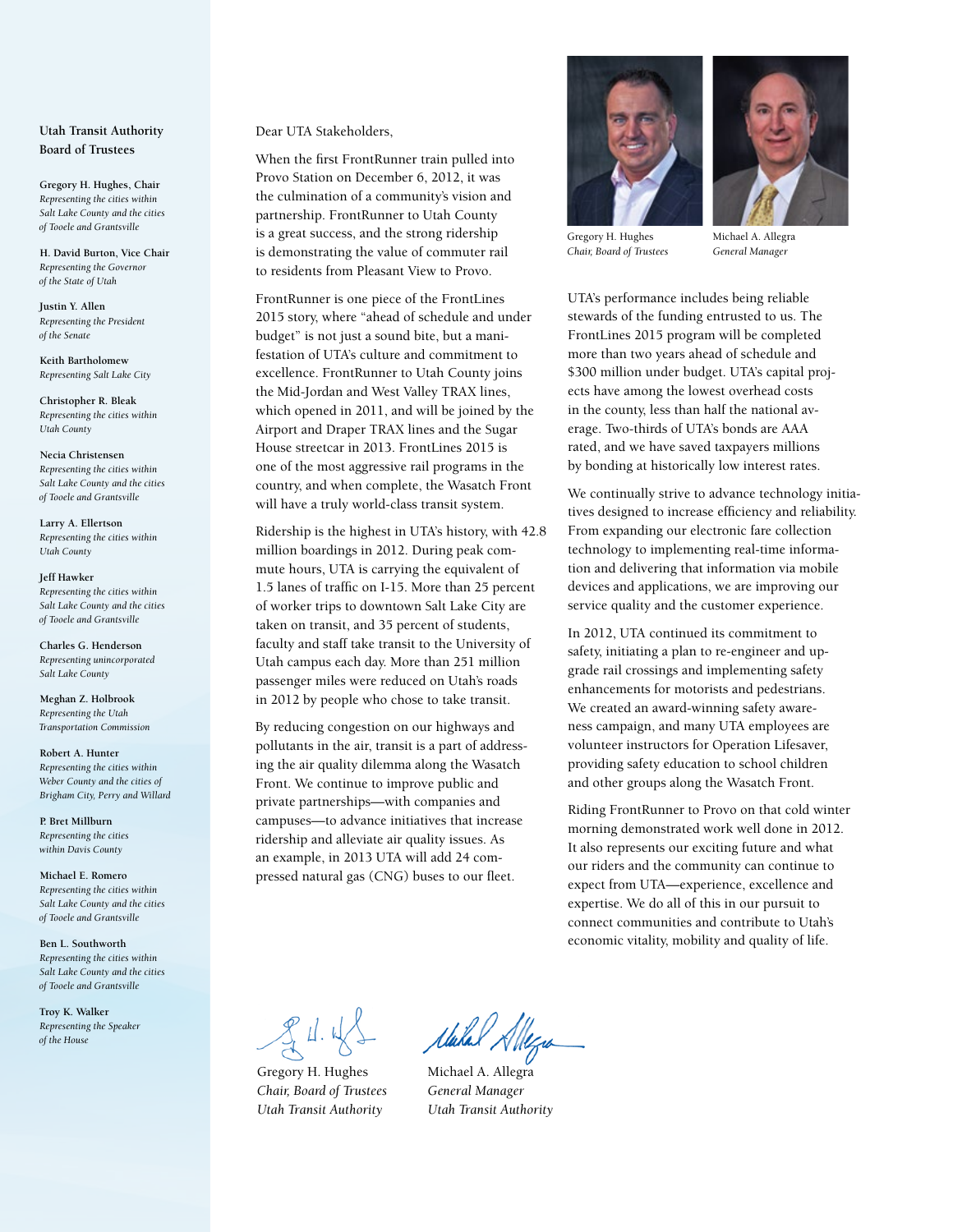

# **ACCOUNTABILITY**

# **GOVERNANCE**

UTA is a government special service district overseen by a board of trustees. Special service districts are usually smaller than a state agency but serve an area larger than traditional city or county borders. UTA serves the residents of Salt Lake, Weber, Davis and Utah counties and select cities within Box Elder and Tooele counties. UTA's funding comes primarily from the municipalities within its service area.

The UTA Board of Trustees provides broad direction, governs the Authority, and sets the policies and goals on issues such as ridership, services and financial responsibilities. Members of the board are generally appointed by the city and county governments within UTA's service area that support the agency with a localoption sales tax, with some members appointed by the state:

- Salt Lake County and municipalities of Grantsville and Tooele – 5 seats
- Unincorporated Salt Lake County 1 seat
- Salt Lake City 1 seat
- Utah County 2 seats
- Davis County 1 seat
- Weber County and municipalities of Brigham City, Willard and Perry – 1 seat
- Utah Transportation Commission 1 seat
- Governor 1 seat
- State House 1 seat
- State Senate 1 seat

Board members serve four-year terms with no term limits. The size and structure of the board and the procedures for appointing its members are determined by the Utah State Legislature.

# A Culture of Transparency

UTA is committed to the taxpayers and the citizens it serves. While trying to meet the transit needs of the community, manage an ambitious capital program, and plan for future growth, UTA encourages public participation and feedback. The agency prides itself in going above and beyond the legal requirements regarding public access, particularly for functions such as service planning, fares and project development. In 2012, some of UTA's transparency efforts included:

- Conducting board committee and full board business in open meetings
- Adopting a more stringent ethics policy
- Implementing an enhanced public participation process, using technology and other strategies, to increase access and promote better dialogue and input
- Posting documents including studies, employee compensation and financial reports on utapublicrecords.com
- Posting information on Utah's transparency website
- GRAMA compliance

# UTA Gets a Closer Look

In any given year, UTA undergoes numerous evaluations including an annual salary audit, Homeland Security audits, procurement audits, various operational and safety compliance audits, and more. The year 2012 proved to be no exception with the agency receiving a favorable legislative audit report on its operating practices. UTA also fared well in an audit of its procurement procedures and received excellent feedback on a host of smaller audits conducted by the Federal Transit Administration (FTA).

As part of its financial oversight program, UTA conducts internal financial audits and reports each year. Like most government agencies, UTA prepares a Comprehensive Annual Financial Report. UTA also prepares a monthly financial report that is reviewed by the Board of Trustees.

# Reinventing Public Outreach

UTA follows rigorous guidelines with its outreach, including public hearing policies and procedures with mandatory comment periods. In 2012, UTA developed and implemented an enhanced public involvement program for service changes. The new program is designed to increase public access and participation and to promote more meaningful dialogue and input. The new program includes an initial public scoping-type process to gather the public's priorities and preferences for the transit system prior to holding the required public open houses to solicit comment on service proposals. In addition, UTA creatively uses new technologies and tactics—such as Twitter chats, online comment forms and other social media tools—to share and receive information from the public.

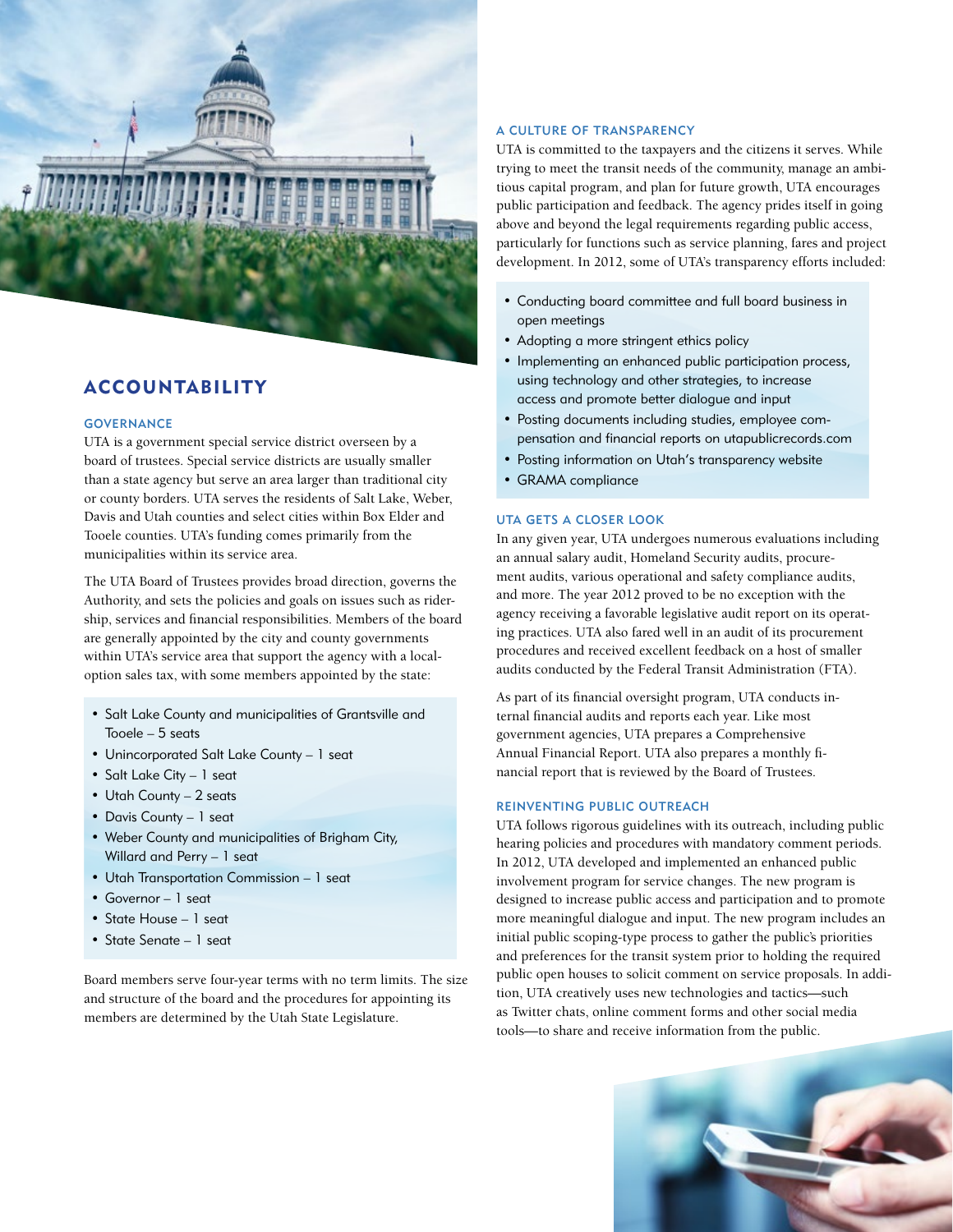



# A Sustainable Approach

Sustainability is more than a concept at UTA; it's a core value embraced and practiced throughout the organization. UTA plans and manages its growth while preparing for and supporting the needs of the burgeoning Wasatch Front. Further, the agency has maintained ISO 14001 certification for environmental management since 2005.

In addition to employing its own sustainability initiatives, UTA is pleased to support the efforts thousands undertake every day to live greener and improve air quality. Every full bus saves 28,792 gallons of fuel and 15 tons of pollutants annually. Full, three-car light rail trains save 216,656 gallons of gasoline and 93 tons of pollutants. Commuter rail riders also make a difference, with each full, fourcar FrontRunner train saving 954,166 gallons of gasoline and 442 tons of air pollutants each year.

### Greening the Fleet

In 2012, UTA ordered 24 compressed natural gas (CNG) buses. These new additions to the bus fleet have lower emissions due to their use of cleaner burning fuel and are more cost-effective to operate. The first CNG buses are scheduled to arrive by July 2013.

UTA has also raised the bar when it comes to reducing pollution through replacements of its dieselpowered bus fleet. By opting for clean diesel technology when purchasing new buses, UTA has reduced nitrogen oxide emissions and particulate matter by more than 60 percent.

# Fuel Savings

Fuel savings from reducing engine idling, tuning engines and new bus replacements is another way UTA saves taxpayer money. In 2012, UTA improved its miles per gallon performance in its bus fleet, averaging 4.54 mpg over 4.47 mpg in 2011. This increased efficiency saved more than 300,000 gallons of fuel for the year and resulted in a savings of nearly \$1 million.

# Preparing for Growth

Regional population forecasts predict an increase of one million residents by 2040, which will increase the need for housing and other community infrastructure along the Wasatch Front. UTA is preparing for this growth by implementing an ambitious transit-oriented development (TOD) program that merges mobility with complementary lifestyles. TOD encourages people to live, work and play in transitaccessible areas, reducing the need for a personal automobile. In 2012, UTA made progress in launching TOD development agreements in West Jordan, Layton and Clearfield as well as other cities along the Wasatch Front.

#### Biking

UTA has long recognized bicycling and transit make a great team. In 2012, the agency took further steps to successfully blend these complementary modes of transportation as a way to promote connectivity and increase transit ridership. From increasing bicycle capacity on FrontRunner to working with local officials to pave bike trails along transit corridors, UTA and the

cycling community are constantly looking for ways to reduce barriers to cycling and encourage nonmotorized trips.

# The Wave of the Future

UTA is co-developing "WAVE" technology for electric buses and its potential application on fixed-route bus service. The technology, now being tested at the University of Utah, allows an electrical current from a supply source in the street to charge batteries without plugs or wires, enabling zero emission electric buses to periodically charge along the route.



# Sunny Outlook

The new Airport TRAX line won't be powered by the sun, but the sun's energy will be harnessed by 288 solar panels installed along the six-mile project. The panels generate 67.6 kWh of power, which will be credited as an offset for the electricity used to operate the line.

# **PERFORMANCE**

UTA prides itself on its commitment to high standards of management and operational practices. Recognized throughout the public transportation industry for delivering projects ahead of schedule and under budget, UTA accomplishes this with an overhead rate of approximately half the national average. The agency is often cited among the nation's best transit authorities. UTA credits its success to innovative project management and delivery, and to rigorous management and ethical standards that promote agency transparency, superior performance and wise use of taxpayer money.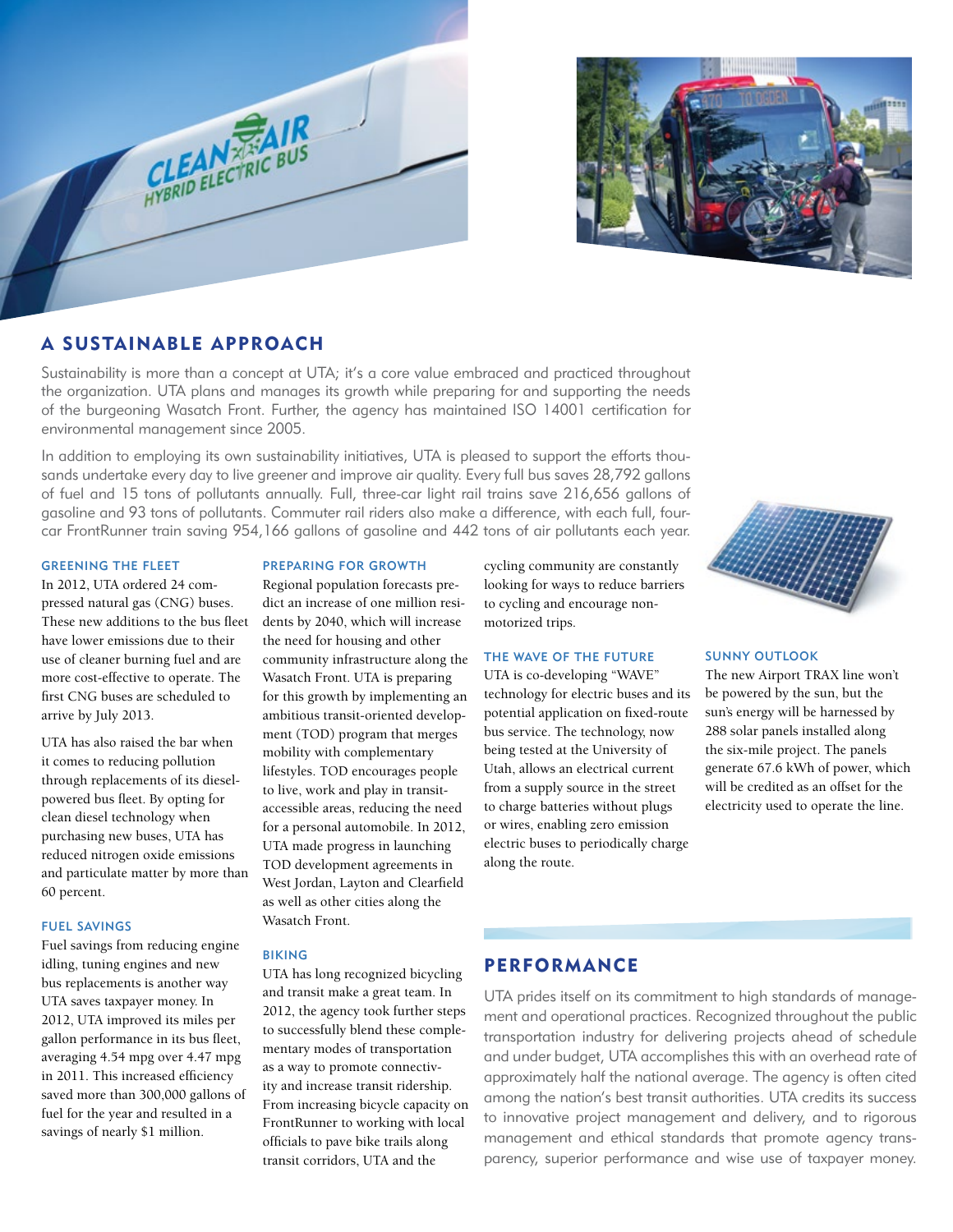

# Ridership on the Rise

Although 70 percent of UTA riders have access to a car, people continue to choose transit as a viable transportation option. Ridership increased by three percent in 2012, reaching an all-time high of 42.8 million boardings. TRAX ridership increased 14 percent, largely due to the first full year of operation for the Mid-Jordan and West Valley TRAX lines. FrontRunner also saw a 109 percent month-over-month increase in December 2012 with the debut of FrontRunner South. Overall, FrontRunner ridership increased two percent over a 12-month period.

UTA continues to make a significant impact on Utah's two largest traffic generators—downtown Salt Lake City and the University of Utah. In 2012, UTA carried more than 25 percent of worker trips into downtown Salt Lake and carried 35 percent of student, faculty and staff trips to the University of Utah. Strong ridership in these locations reduces traffic congestion and eases parking demand.

# Fiscal Management

UTA has a long history of being fiscally prudent. Through a combination of long-range forecasting,



detailed annual budget development, and a culture of innovation and continuous improvement, UTA provides strong levels of transit service at a lean and efficient cost. The Board of Trustees, staff and agency stakeholders all participate in the budget process, creating an annual budget that reflects service levels, anticipated revenues and costs.

Even with an annual budget, UTA continues to seek and implement ways to reduce costs. In 2012, the agency completed the year three percent under budget. In spite of lost revenue due to the economic recession and continued volatility in fuel prices, UTA has continued to keep operational expenses under budget.

# Operational Efficiency

The most important measurement of UTA's efficiency is the amount of tax subsidy spent to transport a passenger. Called "Investment Per Rider" (IPR), this figure is calculated by taking net operating expense minus passenger revenue, then dividing it by ridership. In 2012, UTA's goal was to achieve an IPR of no more than \$3.60 per rider. The agency met this goal, with an IPR of \$3.44. UTA has successfully reduced the IPR for several years, achieving a 9.2 percent reduction since 2009.

UTA is highly competitive among its peer transit agencies with respect to operating expenses. On the bus system, UTA has the third-lowest operating expense per boarding when compared to 10 peer transit agencies of similar size

and service mix. For light rail, UTA is even stronger, with the secondlowest operating expense per boarding compared to the same 10 *A* transit agencies.

# **BONDING**

UTA has deftly managed its budget to ensure completion of the five rail projects in the FrontLines 2015 program, despite

> losing hundreds of millions in projected revenue since 2008 due to the economic recession. An important part of UTA's financial strategy included issuing \$180 million in new bonds in 2012 to complete the FrontLines 2015 program. The bond issuance was accelerated by six months to leverage historically low long-term financing rates, resulting in a savings of \$5.3 million.

> While the amount of bonding undertaken by the Authority is high, the total ratio of debt payments to income is 20 to 30 percent, not unlike a typical household mortgage. This discipline has helped UTA maintain its AAA and AA+ bond ratings with bonding agencies.

# A Region Connected by Rail

One of UTA's most visible accomplishments in 2012 was the completion of the FrontRunner South commuter rail project. Now extended from Salt Lake City to Provo, FrontRunner makes it possible for residents to enjoy rail access along a 90-mile stretch of the Wasatch Front. Once a vision for 2030, FrontRunner South joins the Mid-Jordan and West Valley TRAX lines, which opened in August 2011, in being built and opened for service far ahead of the original target dates.

More Connections to Come

With each mile of newly laid track and every bus added into service, UTA continues to redefine transit connectivity. In 2013, UTA will further improve connectivity when the Airport TRAX and Draper TRAX lines are opened, well ahead of schedule. Both projects will be completed under budget, continuing UTA's record.

# A Culture of Safety

Safety is fundamental to UTA's vision and success, as demonstrated by the establishment of a comprehensive safety department. In 2012, safety received additional emphasis, which led to numerous system improvements and enhancements, coupled with a coordinated effort to expand the reach of UTA's safety message into the community and nationally.

#### Chief Safety Officer

The role of UTA's Chief Safety Officer assumed even greater importance in 2012. Tasked with overseeing and promoting a safe travel environment for UTA's riders and the public, the Chief Safety Officer has been conducting full-scale reviews of the agency's

systems and infrastructure to identify innovative new approaches and techniques to encourage safe behavior around transit. Activities include the installation of special pedestrian signals and gates at rail crossings, and re-engineering rail crossing arms and other barriers to promote motorist safety.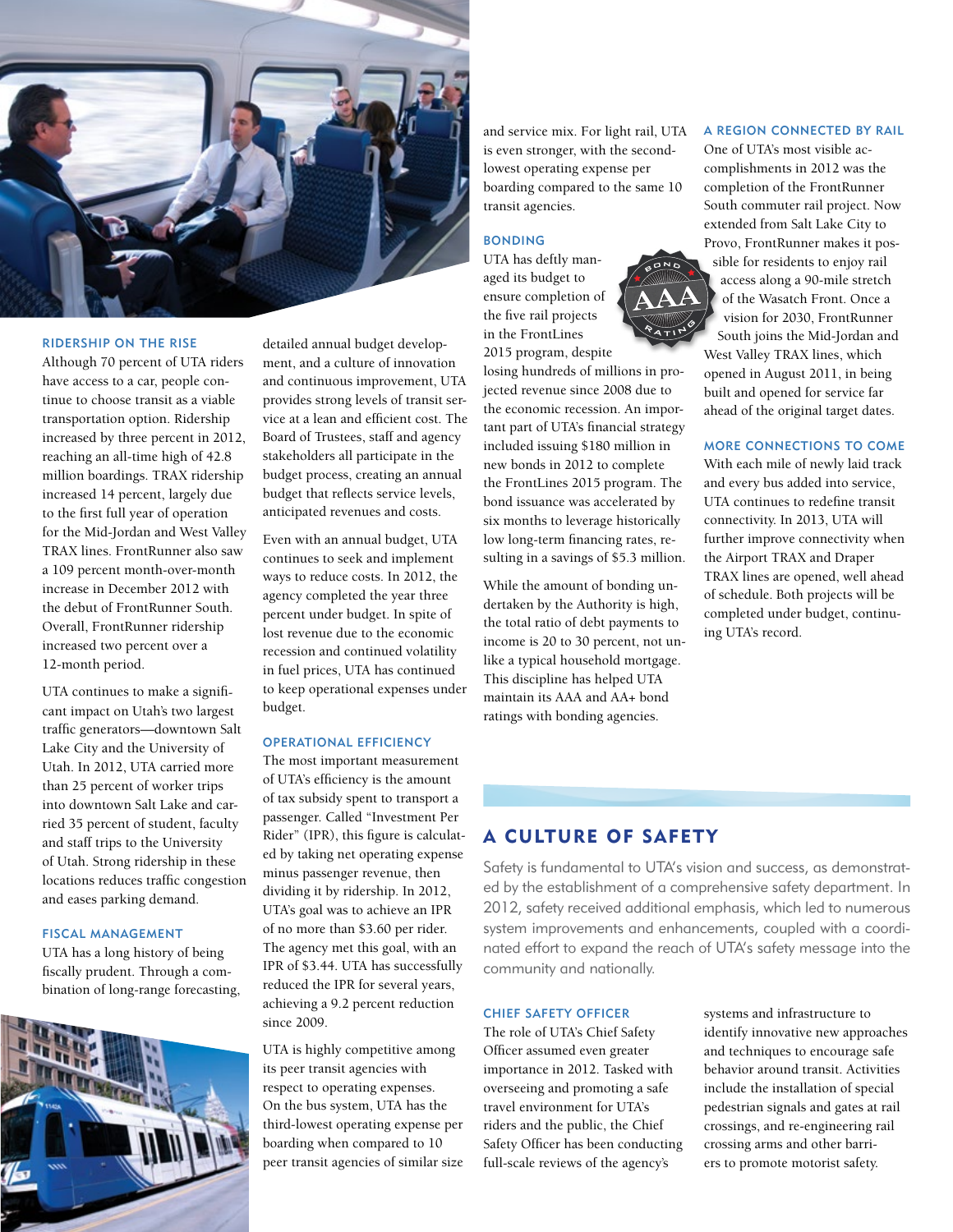



## Creating Best Practices

The effectiveness of UTA's newly designed pedestrian safety treatments at railroad crossings, such as flashing warning signs, is drawing interest from transit agencies throughout the United States and Canada. Additionally, the FTA considers UTA's new rail activation "hold point" process as a best practice example for testing and bringing rail lines into service. This process consists of three distinct hold points. During each hold point, time is allocated to review and assess actions of a particular start-up phase before approval is given to move into the next phase. The Chief Safety Officer must approve each hold point before continuing to the next phase. This process ensures all certification processes and safety reviews are conducted before pre-revenue testing is allowed to begin.

# SAFETY SYMPOSIUM

In conjunction with the nationally recognized Operation Lifesaver rail safety program, in 2012 UTA continued the work that was initiated during its 2011 Safety Symposium. The Symposium, which attracted more than

160 attendees, included officials from the FTA, the Federal Railroad Administration (FRA), the Utah Department of Transportation (UDOT) and local municipalities. The goal was to establish coordinated teams to work on rail safety issues on a continual basis. Results include improved cooperation with other agencies, improved design of pedestrian crossings, and several legislative initiatives to promote rail safety awareness.

# Public Awareness and Education

Besides crafting an award-winning safety advertising campaign, UTA has been actively sharing its safety message throughout the community with grassroots visits to schools, city councils, community events and other gatherings. UTA partners with the Operation Lifesaver program to teach rail safety at these events, with special attention paid to educating and informing cities and neighborhoods soon to be impacted by the opening of new rail lines. In 2012, UTA was also awarded the Operation Lifesaver (Utah) Agency Excellence Award for its many safety efforts.

#### FrontRunner South

UTA doubled the length of its FrontRunner line in 2012 with the addition of 45 miles of new passenger rail between Provo and Salt Lake City. The line that serves as the backbone of UTA's regional transportation system now extends almost 90 miles from Pleasant View to Provo. Passengers can make an end-toend trip in approximately two hours or travel from Provo or Ogden to Salt Lake in approximately one hour.

The FrontRunner South line was built with a focus on safety. All public at-grade crossings feature active warning devices, raised medians and supplemental pedestrian treatments. These safety measures allowed local municipalities to implement an FRA quiet zone along the line. Trains no longer have to sound their horns at crossings along the 90-mile stretch between Pleasant View and Provo—making it the nation's longest continuous quiet zone.

# Sugar House Streetcar

UTA broke ground on the \$55 million, two-mile Sugar House streetcar line in May 2012 in a ceremony that featured United States Department of Transportation Secretary Ray LaHood. The first modern streetcar line in the Salt Lake area, the Sugar House streetcar has received a great deal of community support. The line, which has already spurred significant economic redevelopment, is designed to transform the area into a model for a livable, sustainable community and is being built and funded under the direction of three partners: UTA, Salt Lake City and the City of South Salt Lake.

The Sugar House streetcar line will improve passenger connectivity while encouraging mixed-use development and enhancing the character of the surrounding community. The line will feature seven stations and will run from the heart of the Sugar House neighborhood to the Central Point Station, where it will connect with TRAX. The line will open for service in December 2013.

#### Ogden Ski Service

In 2012, UTA expanded its popular ski service to include Ogden-area ski resorts Powder Mountain and Snowbasin. The expanded ski service was funded through a partnership with Ogden City, Weber County, the Ogden Convention and Visitors Bureau, and the participating ski resorts.

To minimize cost, retired buses from the Salt Lake fleet were used for the service. In its first year, the new ski service met its ridership goals while providing reliable transportation to ski resort employees and patrons.

#### PARK CITY BUS SERVICE

In 2012, bus service between Salt Lake and Park City entered into its second year of service. The service grew in popularity, with ridership approximately doubling over 2011. Park City service was established through a unique partnership between

# Projects and Services

# Creating More Transit Options – Completing Projects and Adding Services

The year 2012 was busy for UTA, highlighted by the opening of the \$850 million FrontRunner South commuter rail line. The agency also broke ground on the Sugar House streetcar project, started new ski service to Ogden-area resorts, and moved forward on the Murray-Taylorsville bus rapid transit line.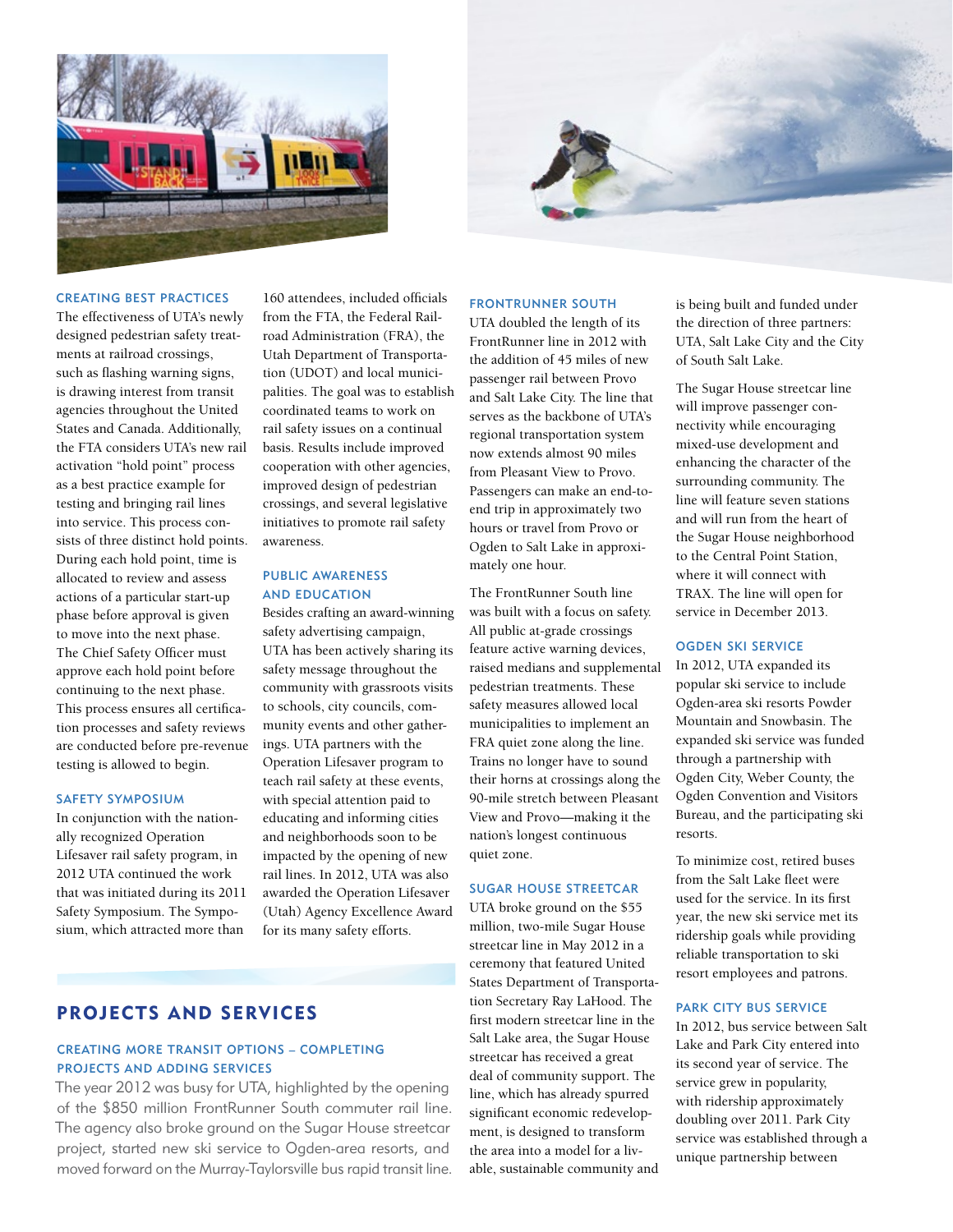Park City, Summit County and UTA. While arrangements for transit systems to operate outside of their districts can

be problematic due to financial, political and legal issues, the Park City bus service demonstrates that with persistent effort, entities can come together to provide unique transportation options for the greater region.

# Murray-Taylorsville Bus Rapid Transit

The City of Taylorsville received approximately \$4 million from the Utah State Legislature in 2012 to fund the design and engineering of the Murray-Taylorsville bus rapid transit project. The project will connect Murray's downtown commercial district and the Salt Lake Community College Redwood campus in Taylorsville with TRAX and FrontRunner stations

near 5300 South and the Intermountain Medical Center campus. The Locally Preferred Alternative

route—with exclusive bus lane elements—was approved by the project partners. Once funding for construction and operations is secured, construction could begin as early as 2015.

# Looking Ahead

The year 2013 will be highlighted by the completion of UTA's \$2.5 billion FrontLines 2015 program two years ahead of schedule. With the completion of the Airport and Draper TRAX lines and the Sugar House streetcar line, UTA's network of 140 miles of passenger rail will provide Wasatch Front residents with more transportation choices and ease of connectivity than ever before.

# Moving Us into the Future – Transit Technology

A wave of new technology is making public transportation safer and more convenient, and UTA is leading the way. The agency has a strong commitment to exploring new technologies designed to gather, process and disseminate system information, allowing customers to make better decisions about how to travel and to improve the customer experience.

# Social Media

In less than two years, UTA's social media investment grew from virtually nothing to an award-winning program drawing the attention of its transit peers

across the country. The agency's social media "followers" continue to grow steadily, and UTA continues its focus on creating high levels of engagement and dialogue with riders and the public.





UTA made significant changes to its social media program in 2012, providing passengers and stakeholders with more timely, relevant information about the agency and its services. These changes include the development of a service information tab on Facebook, which provides UTA's fans with the ability to see real-time updates during service interruptions. The development of the tab was in direct response to requests from Facebook fans for UTA to provide service updates on Facebook in addition to Twitter.

The agency also continued its practice of answering general questions on Twitter as well as providing information about significant rail and bus delays. UTA also conducted several Twitter chats throughout the year, allowing people to directly ask questions of UTA staff and receive answers to those questions in real time.

#### Mobile Applications

In February 2012, UTA opened its real-time data feed to private developers to use in creating mobile applications. During the year, several applications were developed and are in active use by the public. The demand for mobile applications continues to grow as many riders appreciate the security that comes with being able to track their train or bus in real time.

#### Mobile Payments

UTA made significant headway in accepting mobile payments, which is a growing trend in the mobile phone and banking industries. In the fall of 2012, UTA began accepting payments from the ISIS mobile payment network and from Google Wallet. ISIS also offered free rides on UTA to its customers for a trial period.

#### Technology Never Stops

In 2013, UTA's use of technology will increase as the agency ramps up efforts to improve convenience by providing a reloadable pre-paid fare card. The pre-paid card will allow passengers to load cash value on an electronic tap card to use as fare payment on UTA's system. The card will be available online, at UTA Customer Service centers and at several local retailers.

The agency is also preparing to launch a new SMS information texting system that will allow waiting passengers to text UTA for information on the next realtime bus or train arrival at their location. This technology, along with a new and improved online trip planner at rideuta.com, will debut in the fall of 2013.